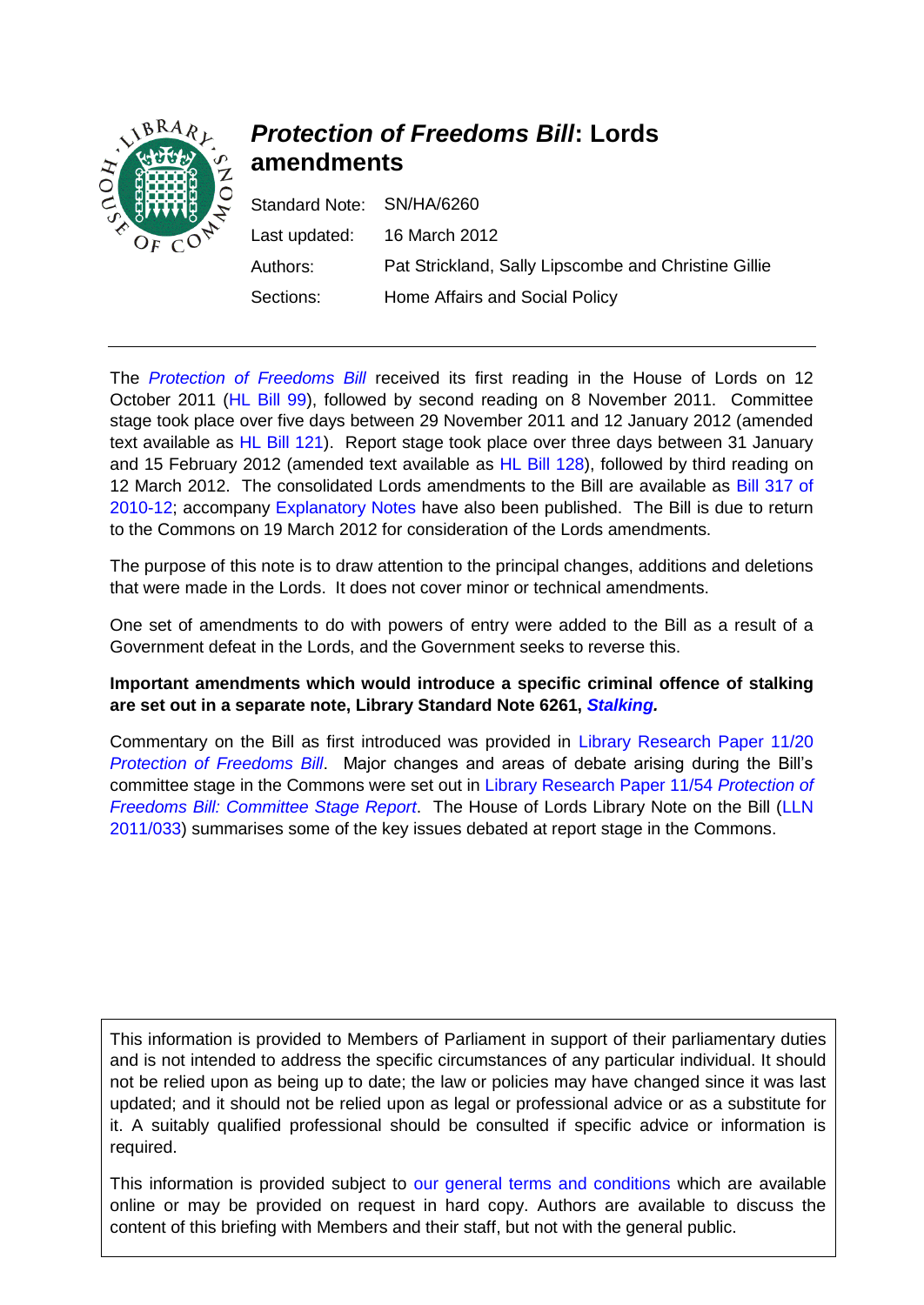# **Contents**

| 1            | <b>Retention of fingerprint and DNA data</b>        |                                                                    |                |
|--------------|-----------------------------------------------------|--------------------------------------------------------------------|----------------|
|              | 1.1                                                 | Definition of "vulnerable adult"                                   | 2              |
|              | 1.2                                                 | Destruction of samples                                             | 3              |
|              | 1.3                                                 | Retention of anonymous material obtained under terrorism law       | $\overline{4}$ |
| $\mathbf{2}$ |                                                     | Biometric information of children in schools and colleges          | 4              |
| 3            | Regulation of surveillance and powers of entry<br>6 |                                                                    |                |
| 4            | <b>Counter-terrorism powers</b>                     |                                                                    | 9              |
| 5            | Safeguarding vulnerable groups and criminal records |                                                                    | 10             |
|              | 5.1                                                 | The meaning of "day to day supervision"                            | 10             |
|              | 5.2                                                 | Automatic barring and intention to work in regulated activity      | 10             |
|              | 5.3                                                 | Tracking the progress of criminal records certificate applications | 11             |
|              | 5.4                                                 | <b>Updated CRB checks</b>                                          | 13             |
| 6            |                                                     | <b>Human trafficking</b>                                           | 14             |

## <span id="page-1-0"></span>**1 Retention of fingerprint and DNA data**

## <span id="page-1-1"></span>**1.1 Definition of "vulnerable adult"**

New section 63F of the *Police and Criminal Evidence Act 1984* (PACE), which would be inserted by clause 3 of the Bill, would enable data from a person arrested for but not charged with a qualifying offence to be retained for up to three years (with a possible two year extension) in the following circumstances:

Clause 3 of the Bill would add a new section 63F to the *Police and Criminal Evidence Act 1984* (PACE). It would permit data from a person arrested for but not charged with a qualifying offence<sup>1</sup> to be retained for up to three years (with a possible two year extension), provided that the Commissioner for the Retention and Use of Biometric Material had consented to this retention in accordance with new section 63G of PACE.

New section 63G, also provided for in clause 3, provides that the police may apply to the Commissioner for consent where any alleged victim of the offence was, at the time of the offence:

- under the age of 18,
- a vulnerable adult, or
- associated with the person to whom the material relates.

<sup>1</sup> The full list of qualifying offences is set out in section 65A of PACE, as inserted by [section 7 of the](http://www.legislation.gov.uk/ukpga/2010/17/section/7) *Crime and [Security Act 2010](http://www.legislation.gov.uk/ukpga/2010/17/section/7)*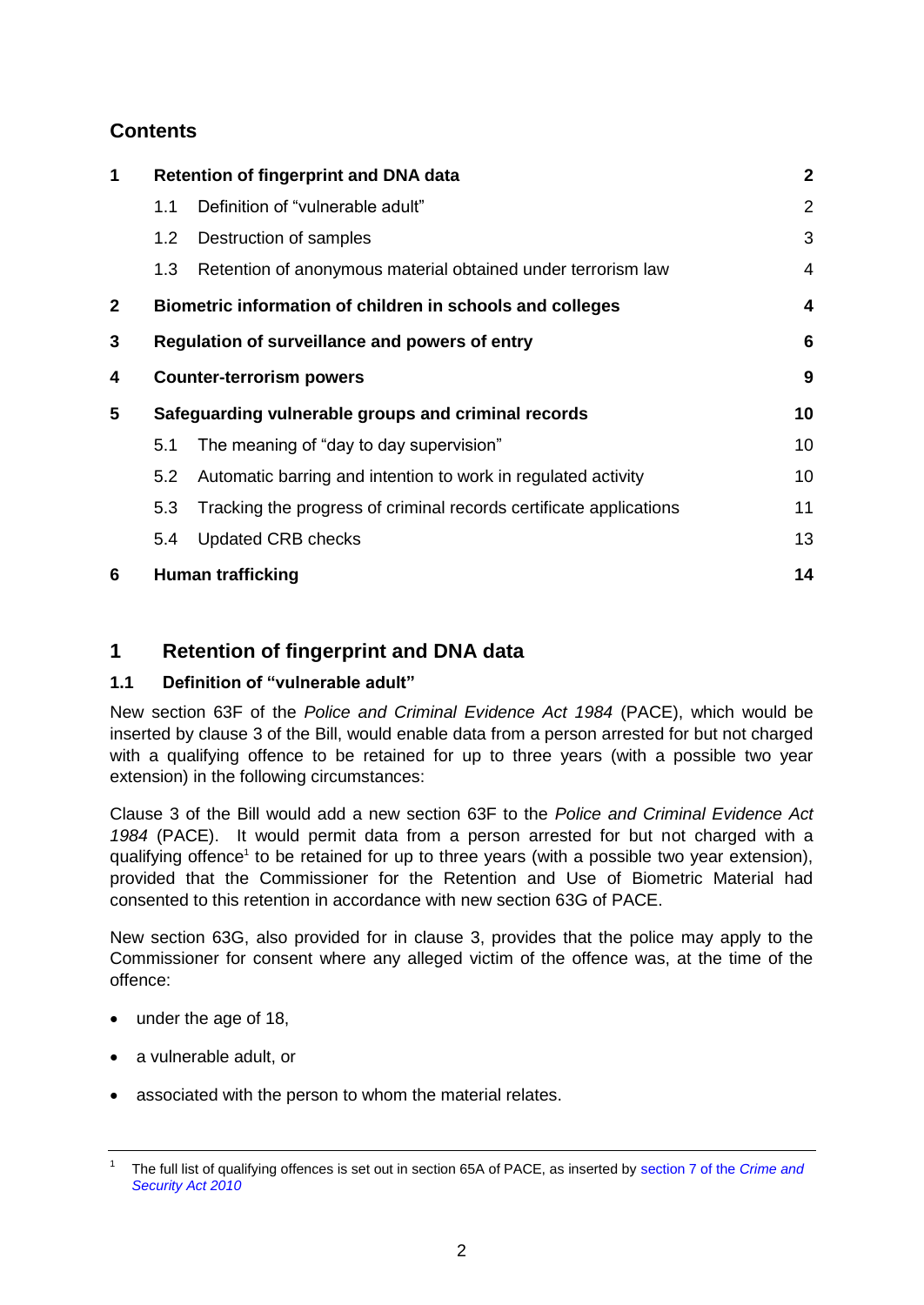The Bill as introduced defined "vulnerable adult" by reference to the definition given in the *[Safeguarding Vulnerable Groups Act 2006](http://www.legislation.gov.uk/ukpga/2006/47/section/59)*. However, clauses 65 and 66 of the Bill will be amending this definition so that it will no longer define an adult as permanently vulnerable, but will instead define vulnerable adults on the basis that they are receiving specified activities (e.g. health or social care). The Government considered that this meant the definition would no longer be appropriate for use in clause 3. Baroness Stowell of Beeston therefore moved an amendment to replace the definition of vulnerable adult with one drawn from section 5(6) of the *[Domestic Violence, Crime and Victims Act 2004](http://www.legislation.gov.uk/ukpga/2004/28/section/5)*, so as to read:

"vulnerable adult" means a person aged 18 or over whose ability to protect himself or herself from violence, abuse or neglect is significantly impaired through physical or mental disability or illness, through old age or otherwise".

The amendment was agreed. $2$ 

#### <span id="page-2-0"></span>**1.2 Destruction of samples**

Clause 14 of the Bill would create a general rule requiring all physical DNA samples to be destroyed within six months. However, Baroness Stowell indicated that the Crown Prosecution Service considered that, in a limited number of cases, it might be necessary to retain samples in order to deal with any subsequent challenge by the defence to the comparison made between the defendant's DNA and that found at the crime scene:

Prosecutors are concerned that, if they are not able to retain samples in these cases, they might be unable to withstand such a challenge and acquittals on technical grounds might result. An example of the type of case where such an issue might arise could be where the crime scene stain contained a mixture of, for example, the blood of both a murder victim and their attacker, and possibly a third person, such as an innocent housemate of the victim. In such a sample, the quantity of material from the victim is likely far to exceed that from the attacker and the innocent third party but, without retaining the reference samples from all three individuals, the chemistry and analysis used to derive the three individual profiles, and thus to make a match to the suspect, might be open to challenge in court.<sup>3</sup>

She therefore moved a Government amendment that would enable the police to apply to a district judge for an order to retain the sample beyond this six month period. The following conditions would have to be satisfied in order for the police to be able to make an application:

- the sample must have been taken in connection with the investigation of a qualifying offence;<sup>4</sup> and
- the responsible chief officer of police must consider that, having regard to the nature and complexity of other evidential material relating to the offence, the sample is likely to be needed in any proceedings for the offence for the purposes of:
	- o disclosure to or use by a defendant; or
	- o responding to any challenge by a defendant in respect of the admissibility that is evidence on which the prosecution proposes to rely.

<sup>2</sup> [HL Deb 31 January 2012 cc1515-1520](http://www.publications.parliament.uk/pa/ld201212/ldhansrd/text/120131-0002.htm#120131144000202)

 $^{3}$  HL Deb [31 January 2012 c1521](http://www.publications.parliament.uk/pa/ld201212/ldhansrd/text/120131-0002.htm#120131144000194)

See footnote 1 above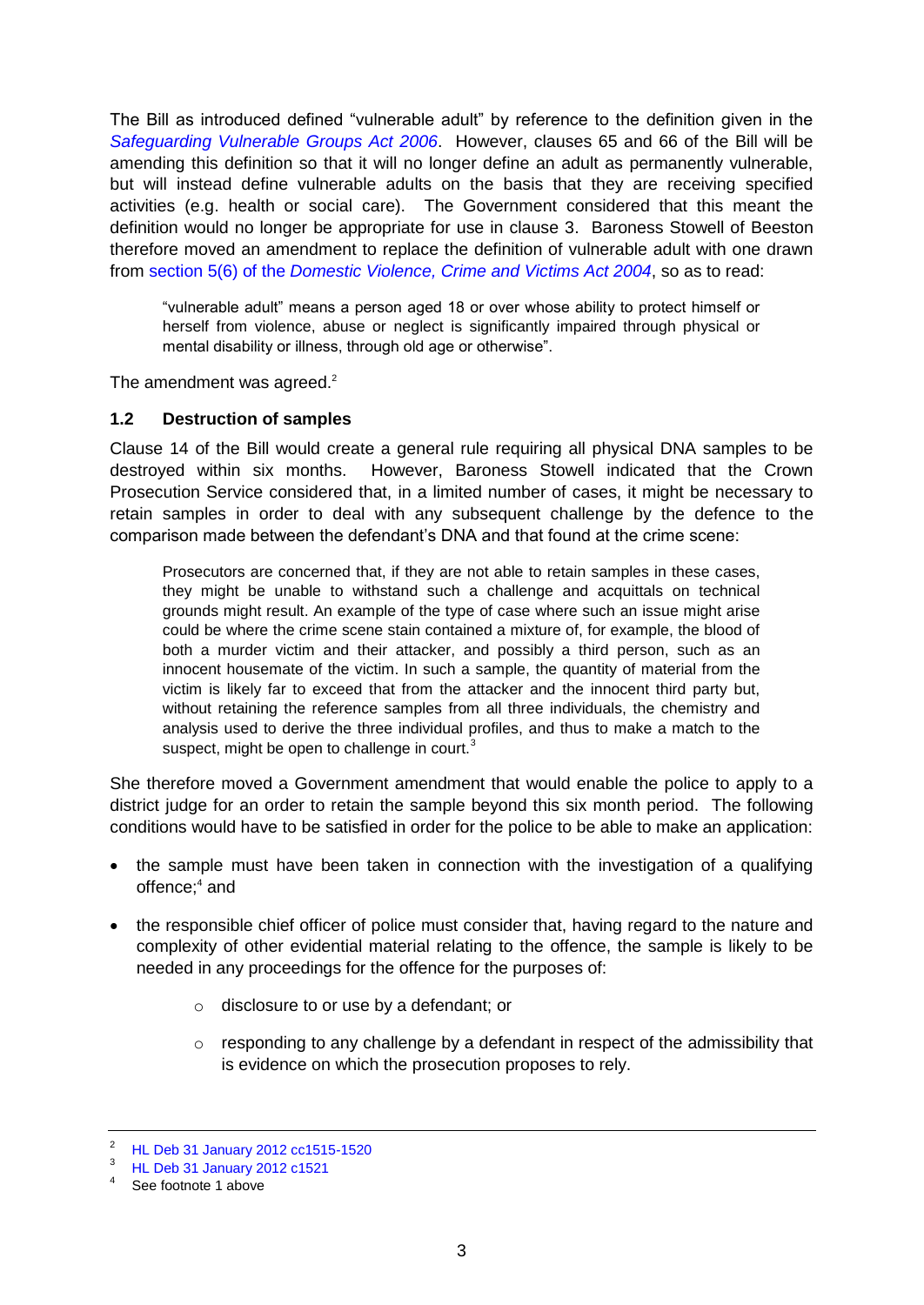If satisfied that these conditions were met, the court would be able to order that the sample could be retained for an additional 12 month period, renewable (on one or more occasions) for further periods of up to 12 months.

The amendment was agreed.<sup>5</sup>

#### <span id="page-3-0"></span>**1.3 Retention of anonymous material obtained under terrorism law**

Part 3 of Schedule 1 to the Bill deals with the retention of biometric data subject to [section 18](http://www.legislation.gov.uk/ukpga/2008/28/section/18)  of the *[Counter-Terrorism Act 2008](http://www.legislation.gov.uk/ukpga/2008/28/section/18)*. Several Government amendments to this part of the Bill were agreed. Lord Henley gave the following overview of the main substantive amendments in this group:

Section 18 mostly covers biometric material acquired covertly and material supplied by overseas authorities.

The Government are clear that material obtained under Section 18 of the 2008 Act should be subject to a clear and robust regime for the destruction and retention of such material. As such, we have proposed limiting retention to three years-on the basis of a national security determination extendable for renewable two-year periods-after which it must be destroyed.

However, the proposed destruction requirements in Section 18 are not expressly limited to material obtained from known persons. We are concerned that this will lead to anonymous material and, in particular, material taken from crime scenes, having to be destroyed at the three-year point. Indeed, as currently drafted the Bill requires just that. This unintended consequence would result in the destruction of material before the police were able to identify the individual to whom it belonged, complete an investigation of an offence-potentially compromising prosecutions in the process-or make a case for its retention on national security grounds. For these reasons, the amendments are designed to prevent the automatic and premature destruction after three years of anonymous and unidentified crime scene material obtained by the police.

We do not consider that anonymous material or material taken from a crime scenewhere it is also anonymous-should be subject to the same destruction requirements as material obtained from known individuals. Rather, it should still be possible for the police and other law enforcement authorities to retain such material indefinitely. However, we recognise that not all crime scene material will be anonymous in nature and as such want to make clear that where there is provision for indefinite retention of unidentified material, once identified, such material will be subject to the same retention and destruction requirements of material where the identity of its owner is known on acquisition.<sup>6</sup>

## <span id="page-3-1"></span>**2 Biometric information of children in schools and colleges**

Biometric identification systems are used in some schools and colleges for practical purposes such as registration, cashless canteens and library book borrowing. Part 1 chapter 2 of the Bill would require schools and further education institutions to:

 obtain the written consent of parents (or others with main parental responsibility) before processing biometric information from children under the age of 18 years;

 $5$  [HL Deb 31 January 2012 cc1520--3](http://www.publications.parliament.uk/pa/ld201212/ldhansrd/text/120131-0002.htm#120131144000209)

<sup>6</sup> [HL Deb 29 November 2011 cc174-5](http://www.publications.parliament.uk/pa/ld201011/ldhansrd/text/111129-0002.htm#11112953000262)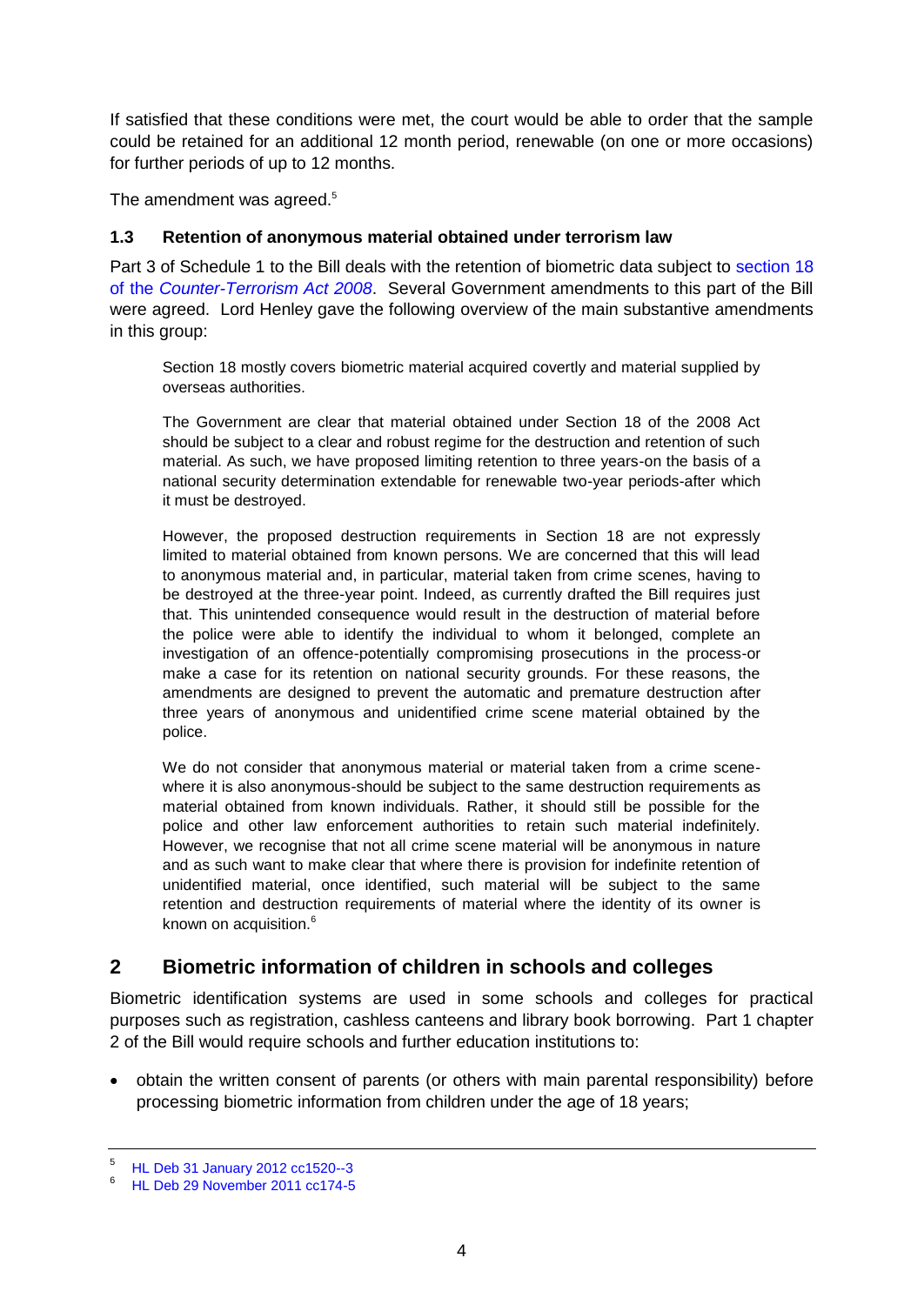- ensure that such information is not processed if a child objects, even where a parent has consented; and
- provide reasonable alternative arrangements for pupils who refuse or whose parents do not consent to biometric information being processed.

Under **Clause 26** of the Bill, as originally introduced, a child's biometric information could not be processed unless each parent consented (this has now changed – see below). There are certain exceptions as set out in **clause 27** (where a parent cannot be found, where a parent lacks the mental capacity to consent or where the child's welfare requires that a parent is not contacted, or it is otherwise not reasonably practicable to obtain the consent of a parent). Even where parental consent has been given, the processing of such data must not take place if the child objects (clause 26(4)). Schools and colleges would be under a duty to provide a reasonable alternative to a biometric system where the child objects to the processing of his or her biometric information, or where any parent does not consent to such processing (clause 26(6)). **Clause 28** defines various terms in relation to clauses 26 and 27.

During the Lords' Report Stage, the Government introduced amendments to change the notification and consent requirements. The main change was to remove the requirement for the 'dual consent' of parents. This would mean that the written consent of only one parent would be required provided the other parent does not object in writing. Lord Henley introduced the Government Amendments as follows.

We consider a child's biometric information to be highly personal and sensitive and, as such, it should be protected. It is right that schools and colleges should be required to obtain the written consent of a child's parents if they wish to take and process this information.

We listened carefully to the concerns raised in Committee about these provisions. In particular, my noble friend Lord Lucas and the noble Lord, Lord Rosser, argued that the requirement to obtain the written consent of both parents would place too great a bureaucratic burden on schools and could have the effect of dissuading schools and colleges from using biometric recognition systems.

The Government are persuaded that we should remove the "dual consent" requirement and instead provide for a system whereby all parents, and any other individual with parental responsibility for a child, must be informed in writing that the school or college intends to take and process the child's biometric information and that they have a right to object. As long as no one objects in writing, the written consent of only one parent will be required. This change strikes the right balance between ensuring that the views of both parents continue to be taken into account, with their right to object preserved, and ensuring that the administrative burden on schools and colleges is not too great.

The Government's amendments also make the consent requirements in the Bill more consistent with all other forms of consent that schools and colleges are required to obtain, therefore alleviating any additional bureaucratic burden. The main difference in this instance is the express provision to notify all parents and the stipulation that, if any parent objects, the processing of their child's biometric information cannot take place. I beg to move.<sup>7</sup>

Lord Henley also said that the Department for Education would issue guidance on the provisions in this chapter of the Bill, and that this would include a template consent form for

<sup>7</sup> [HL Deb 31 January 2012 c 1534](http://www.publications.parliament.uk/pa/ld201212/ldhansrd/text/120131-0003.htm)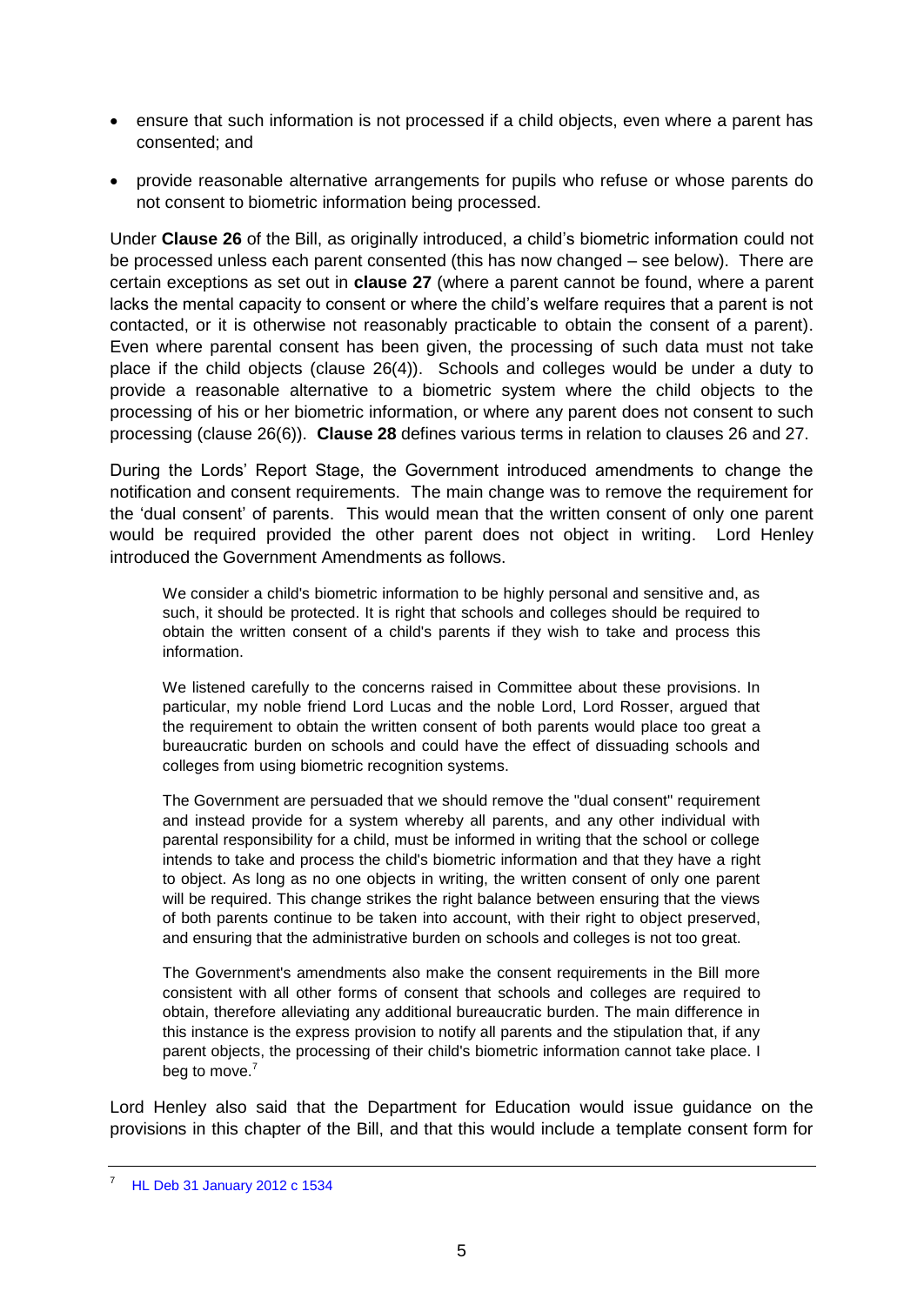schools to use if they wish. It would also refer to the right of parents and pupils to refuse or withdraw their consent and the duty on schools to provide alternative arrangements for those pupils whose information cannot be processed.

In response to Baroness Hamwee's proposal that children should also be notified of the processing of biometric data and their right to object, Lord Henley said that the Government were not convinced that an express statutory provision to that effect was necessary but he stressed that the advice to schools would highlight the child's right to object, and would recommend that parents be made aware of the advice.

The Government amendments were agreed. $8$ 

The *[Explanatory Notes on Lords Amendments](http://www.publications.parliament.uk/pa/bills/cbill/2010-2012/0317/en/2012317en.htm)* summarises the changes as follows.

Lords Amendments to Chapter 2 of Part 1: Protection of Biometric Information of Children in Schools Etc.

19. Lords Amendments 7 to 9 to clause 26 would remove the requirement that the consent of each parent is necessary before a child's biometric information can be taken and processed and would replace it with a requirement for schools and colleges to notify all parents of a child (which includes any individual who is not a parent but who has parental responsibility for the child) that they intend to take and process the child's biometric information and that parents may object, in writing, to the processing. As long as no parent objects to the processing, the written consent of only one parent will be required.

20. Lords Amendments 10 to 13 to clause 27 would have the effect that the circumstances in which the relevant authority (the school or college) is not required to notify a parent are the same as those in which the consent of a parent would not be required.

21. The effect of Lords Amendment 14 to clause 28 would be to require that where none of the parents of a child can be notified or their consent obtained then notification must be sent to all those caring for the child and written consent must be obtained from at least one carer.<sup>9</sup>

## <span id="page-5-0"></span>**3 Regulation of surveillance and powers of entry**

Chapter 1 of Part 3 of the Bill deals with statutory powers of entry. Over 1,200 powers have been introduced over decades allowing officials to enter property without the owner's permission. There is little consistency about warrants, the use of force or the penalty for obstruction. Some argue that the combined effect makes it impossible for ordinary people to be aware of their rights.

Schedule 2 of the Bill repeals some specific powers of entry, and clause 39 would enable ministers (including Welsh Ministers) to repeal further "unnecessary or inappropriate" powers by order. Clause 40 would allow ministers to add safeguards to existing powers by order, and clause 41 would allow them to rewrite them by order. Under clause 43, they would have to consult before modifying powers under clauses 39 to 41.

Clause 42 would give each Secretary of State a duty to review certain existing powers of entry, and to report to Parliament.

<sup>8</sup> [HL Deb 31 January 2012 cc 1534-42](http://www.publications.parliament.uk/pa/ld201212/ldhansrd/text/120131-0002.htm#120131138000237)

<sup>9</sup> Protection of Freedoms Bill, *Explanatory [Notes on Lords Amendments](http://www.publications.parliament.uk/pa/bills/cbill/2010-2012/0317/en/2012317en.htm)*, Bill 137-EN, printed 12 March 2012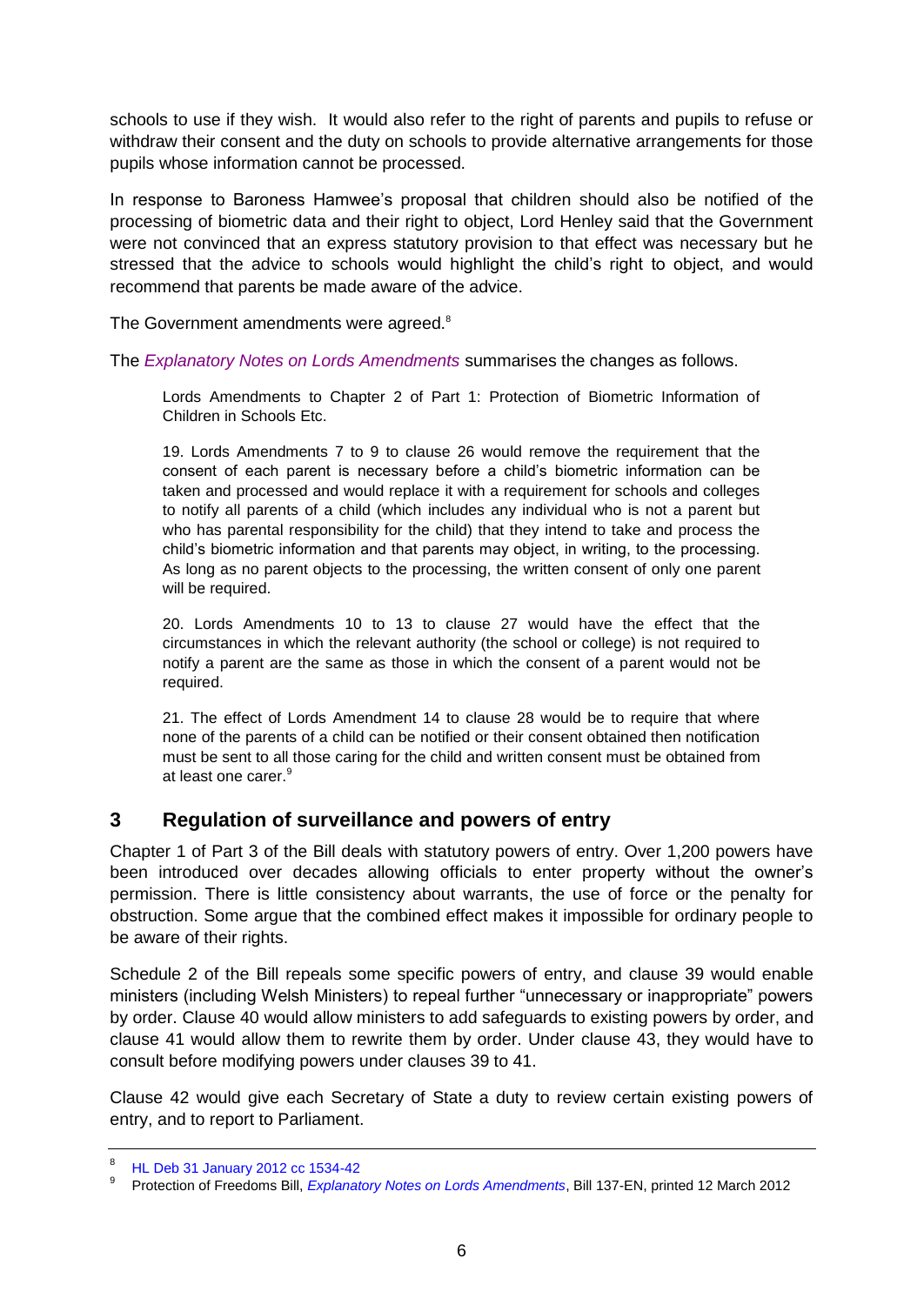Clause 47 would require the Secretary of State to prepare a code of practice with guidance on the exercise of powers of entry.

Most of the amendments were Government amendments which were minor and technical in nature. However, during the second day of the Bill's report stage in the Lords, the Conservative peer Lord Marlesford, introduced three amendments to clause 40 of the Bill to which the Lords agreed in a defeat for the Government. These are now listed as Lords amendments 16, 17 and 18 of [Bill 317 of 2010-12](http://www.publications.parliament.uk/pa/bills/cbill/2010-2012/0317/2012317.pdf) and the Government seeks to reverse the defeat. The amendments would provide that any power of entry could only be exercised either with the agreement of the occupier of the premises or by warrant, unless the authority using the power "can demonstrate that the aim of the use of the power would be frustrated if a warrant or agreement were sought". This restriction would be disapplied where the power of entry is being exercised by a Trading Standards Officer, a constable or member of the Security Service, or in pursuance of the protection of a child or a vulnerable adult.

Lord Marlesford explained his reasons for introducing the amendments as follows:

The first amendment makes the main point that powers of entry should be used only by agreement with the occupier of premises or with a magistrate's warrant. The second amendment allows for exceptions where it is obviously necessary to continue with routine inspections and checks without notice being given. The third spells out specific areas where I am not seeking to change existing practice in the use of powers of entry: trading standards, the police and security services, protection of children and vulnerable adults.

The Trading Standards Institute explained to me why it needs its existing powers for its job of protecting consumers; for example, by checking goods in shops or the accuracy of a petrol pump at the petrol station, and so on. I am glad that the institute has been able to assure me and the Official Opposition that it is now content with the amendment, which would enable it to continue with its important and valuable work.

Although the essence of my argument is that powers of entry should be subject to the same constraints as the police who normally and traditionally have to have a warrant, the Home Office has helpfully pointed out to me that the Terrorism Prevention and Investigation Measures Act 2011 has given constables certain new powers to enter without a warrant. That is why I have added Amendment 37ZC to cover the police and security services.

It is also, of course, necessary to continue to allow unannounced entry to those charged with responsibility for the protection of children or vulnerable adults. Thus inspecting old people's homes, checking on children at risk or similar crucial monitoring functions must be allowed to continue without either warrant or agreement. However, I feel I must emphasise the principle underlying my amendments and why I am doing this at all.

In our country, the right to privacy and to enjoy property or conduct legitimate businesses without state intrusion has been a long-standing freedom. Indeed, it has echoes going back 800 years to Magna Carta, which sought to protect individuals from the Crown and from officials of the Crown. The fact that the police cannot, in general, enter people's homes or businesses without a magistrate's warrant is a cherished freedom well-known to the public and has given rise to the ancient phrase, "An Englishman's home is his castle", which was coined by the great English jurist Sir Edward Coke, who was responsible for the Petition of Right in 1628.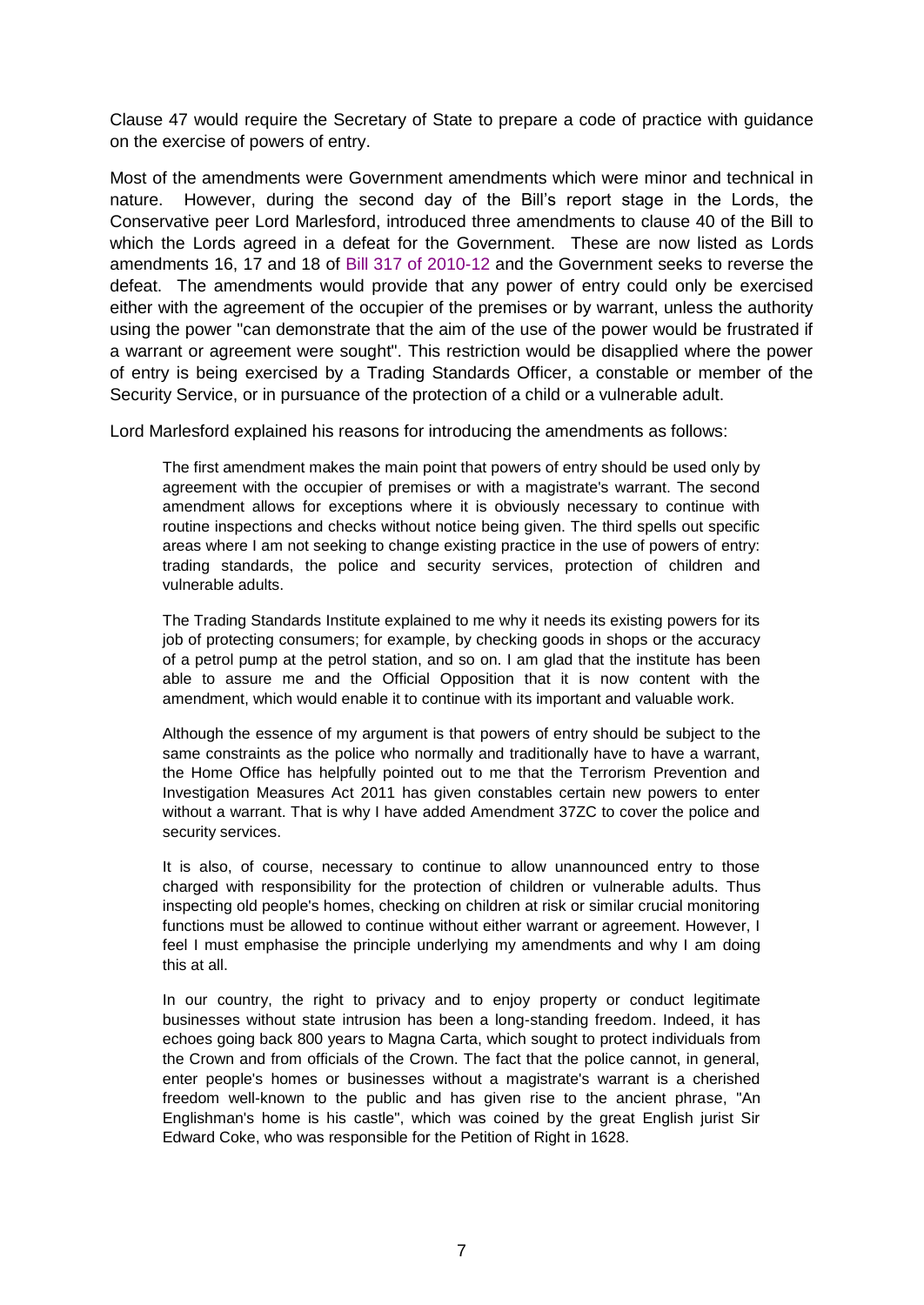The law should protect the individual and must never be defied. In 1977, that great icon Lord Denning quoted Thomas Fuller's 1732 dictum, "Be you ever so high, the law is above you". The lesson in that, of course, is the huge responsibility that legislators have to ensure that the laws they make enhance and enshrine liberty rather than erode freedom. This, of course, is what this Protection of Freedoms Bill should be seeking to  $d^2$ <sup>10</sup>

The Home Office minister Lord Henley said that he had "some sympathy" with what Lord Marlesford was trying to achieve, but that he favoured a different approach:

Where I differ from my noble friend is over his general approach; in particular, we continue to question the wisdom of adopting what would be a blanket, one-size-fits-all approach, which is what he is seeking to do.

I believe that the provisions already in the Bill offer a better way forward. Clause 42 places a duty-I stress that this is a duty-on the responsible Ministers to review each and every power of entry within two years of Royal Assent. I appreciate that there were some complaints from my noble friends Lord Cope and Lord Vinson about just how long that was going to take, but I have to make the point that there are some 1,200 of these powers of entry-of which getting on for half were introduced by the party opposite, the party in which the noble Baroness, Lady Royall, was such a luminary, and therefore I find her remarks on this subject somewhat interesting.

It is important that we review those powers of entry carefully and go through them and we have given ourselves the job to do that within two years of Royal Assent. Clause 40 enables new safeguards to be added to particular powers of entry by order. Again, I make no apology for that, but I remind the House that many of these powers-the majority of them-will already have in them a need to obtain a warrant or some other consent. The idea that all these powers are giving unnamed officials broad powers of entry without having to seek a warrant is just not the case. The majority of them already require that. My noble friend and others have expressed a degree of scepticism that that review will be undertaken. However, I can assure him that it is down there in the Bill; it will be a requirement on us to make sure that review is done within the two years, and that is why it has been written into legislation.<sup>11</sup>

His most detailed remarks centred on what is now Lords Amendment 17 (then Amendment 37ZB):

This amendment offers persons exercising a power of entry three options: first, they can obtain the consent of the occupier; secondly, they can obtain a warrant, usually from a magistrates' court; thirdly, the power may be exercised without a warrant or the agreement of the occupier in any case where it can be shown that the aim of the use of the power would be frustrated if a warrant or agreement were sought.

I hope that there is general agreement that we cannot, in every case, demand that entry is effected only with the consent of the occupier or on the authority of a warrant. To illustrate that point, the House will recall the outbreak of foot and mouth disease where, had requirements such as these applied, I fear the consequences for livestock may have been much greater. Obviously, consent could have been withdrawn, and that carries its own risks.

To take another more recent example, the new Terrorism Prevention and Investigation Measures Act contains a number of powers that grant constables the right to enter and

<sup>10</sup> [HL Deb 6 February 2012 c11-12](http://www.publications.parliament.uk/pa/ld201212/ldhansrd/text/120206-0001.htm)

 $11$  Ibid cc27-8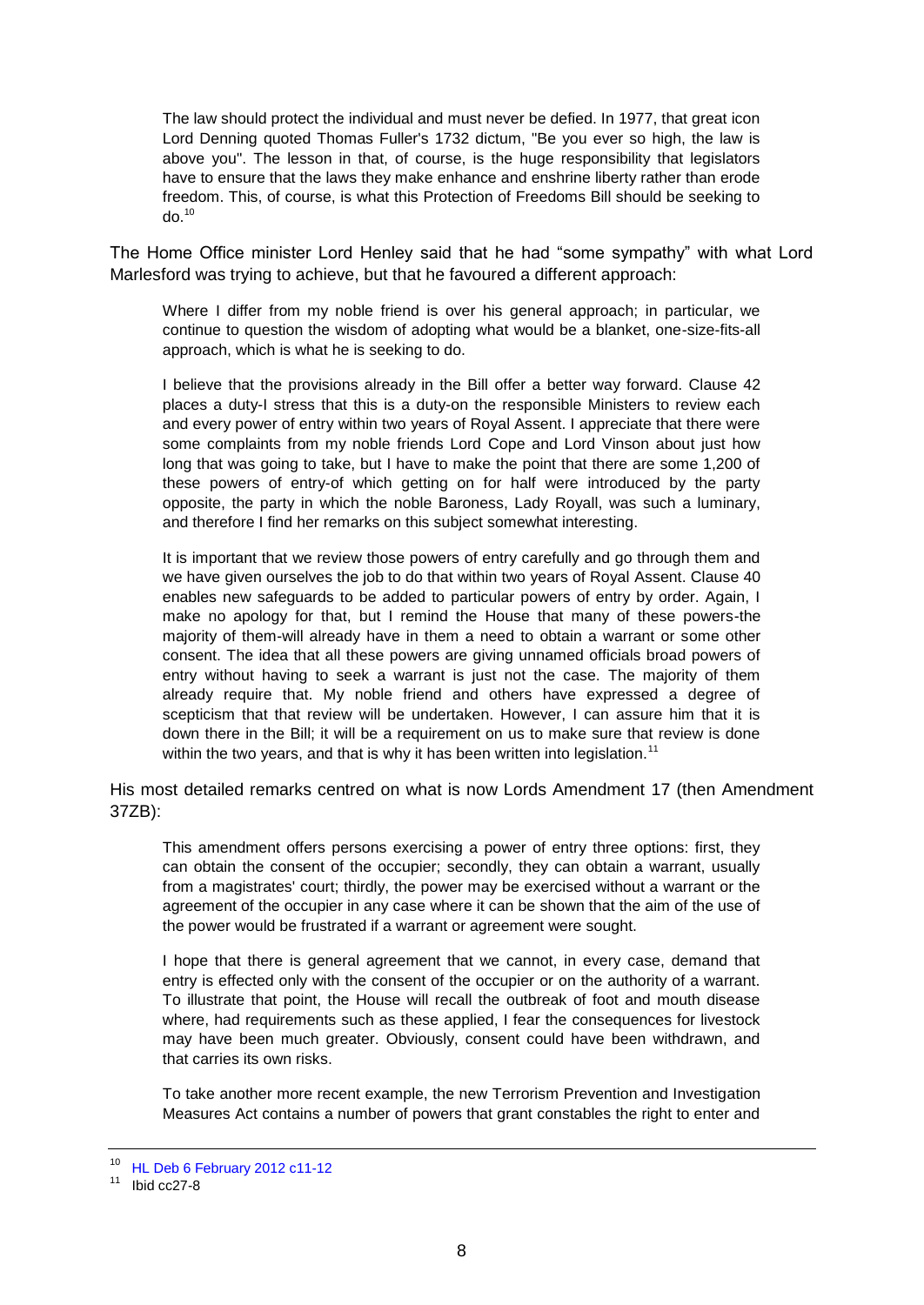search premises without warrant. For instance, there is a power to enter and search premises if a constable has a reasonable suspicion that the individual who is subject to a TPIM has absconded. In such circumstances, the police clearly must act quickly to check whether the individual has absconded, and if he has, to try to find evidence to help locate him. The law is designed to protect our national interest and provide security to the public but could very well be frustrated by these amendments.

We must also consider the very serious questions of delay, where the exercise of overcaution or prolonged deliberation by the authorities might place at risk the health of animals, individuals or the wider public. Similarly, the need to obtain a warrant or, for instance, locate the occupier of the premises in question in order to get their permission to enter could lead to the loss of valuable time in some cases.

That is not to say, as I made clear at the beginning, that we do not support the use of warrants and seeking consent where that is appropriate. However, as we are all aware, there are a large number of powers of entry that exist today, and operational imperatives differ widely. We do not want to impede an authority's ability to respond to matters effectively and to take decisive action, and so we consider that such operational decisions are best taken by the relevant authorities. My noble friend has argued that his Amendment 37ZA caters for such circumstances by providing a let-out in stating that,

"where the authority using the power can demonstrate that the aim of the use of the power would be frustrated if a warrant or agreement were sought".

However, I do not accept that this provides the answer.

It is not entirely clear to whom any urgent or unannounced need to enter premises should be demonstrated and proven. The approach taken in this amendment could lead to endless, time-consuming and expensive litigation, with aggrieved persons challenging the lawfulness of the exercise of a power of entry in a particular case, as my noble friend Lady Hamwee made clear. Such a challenge could be mounted on the grounds that the public authority in question had not demonstrated that the given exercise of the power of entry would have been frustrated if the agreement of the occupier had been sought or a warrant obtained. I hope that was not what my noble friend was intending when he drafted his amendments, but I fear that it could be the likely outcome.<sup>12</sup>

Lord Marlesford, however, wished to test the opinion of the House, and his amendment 37ZA (now Amendment 16) was agreed to on division by 206 votes to 194.<sup>13</sup> The other two amendments were agreed to without division.<sup>14</sup>

#### <span id="page-8-0"></span>**4 Counter-terrorism powers**

Minor Government amendments relating to pre-charge detention were made to Part 4 of the Bill, which deals with counter-terrorism powers. Please see [Library Standard Note 5634](http://intranet.parliament.uk/briefing-papers/SN05634) *Pre[charge detention in terrorism cases](http://intranet.parliament.uk/briefing-papers/SN05634)* for further details.

 $12 \quad \text{cc}$ 28-9

 $13$  ibid c32

 $14$  ibid c35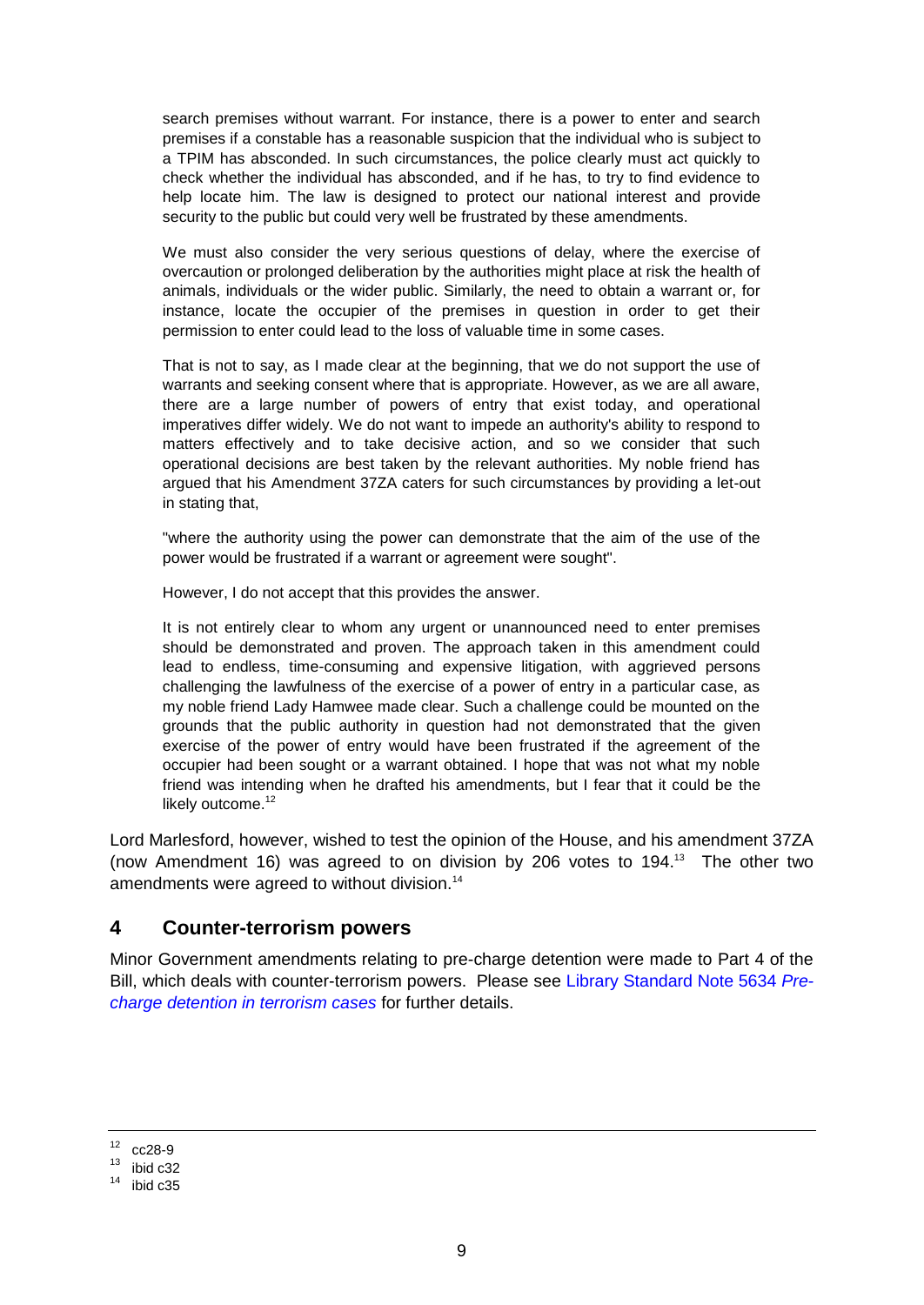# <span id="page-9-0"></span>**5 Safeguarding vulnerable groups and criminal records**

### <span id="page-9-1"></span>**5.1 The meaning of "day to day supervision"**

Clause 64 of the Bill sets out the scope of regulated activity in relation to children. Anyone undertaking regulated activity will have to be checked against "barred lists" maintained by the Independent Safeguarding Authority,<sup>15</sup> which list those people considered to be unsuitable to work with children.

In defining regulated activity, clause 64 draws a distinction between paid workers and unpaid volunteers. Work that would otherwise constitute regulated activity will not do so where it is carried out on an unpaid basis and is "subject to the day to day supervision of another person who is engaging in regulated activity relating to children". The rationale is that the supervisor will be carrying out regulated activity and so will have been checked against the barred list, so volunteers being supervised by them should not need to be checked themselves.

However, concerns had been expressed that the term "day to day supervision" lacked clarity and that employers and voluntary organisations might therefore have difficulty in determining whether a volunteer was receiving enough supervision to take them outside the scope of regulated activity.

Lord Henley therefore moved a Government amendment to provide that "day to day supervision" should be interpreted as "such day to day supervision as is reasonable in all the circumstances for the purpose of protecting any children concerned". He said:

...we heard about the particular circumstances of various types of sport, where adults often coach children in extensive playing fields or other wide-open spaces. The requirement that supervision must be,

"reasonable in all the circumstances",

will give sports organisations precisely the discretion they need in order to decide whether, in the circumstances of their sport, a volunteer-or indeed paid-coach or other helper should be supervised. If organisations want to encourage volunteers without requiring them to undergo a barred list check, they may do so, as long as they work out what would be a reasonable level of supervision in their case, and provide supervision accordingly. If on the other hand the organisation decides that the oversight it provides does not amount to supervision that is reasonable for child protection, it may conclude that the coach is not supervised and so is in regulated activity.<sup>16</sup>

The amendment was subject to extensive discussion but was ultimately agreed without division.<sup>17</sup>

#### <span id="page-9-2"></span>**5.2 Automatic barring and intention to work in regulated activity**

Under the current vetting and barring system, **anyone** convicted of an offence resulting in automatic barring, or subject to discretionary barring because of other convictions or conduct, could find themselves placed on the barred list regardless of whether they had ever worked with children or vulnerable groups or ever intended to do so.

<sup>&</sup>lt;sup>15</sup> The Independent Safeguarding Authority will be renamed the "Disclosure and Barring Service"

<sup>16</sup> [HL Deb 15 February 2012 c793](http://www.publications.parliament.uk/pa/ld201212/ldhansrd/text/120215-0001.htm#12021564000299)

<sup>17</sup> [HL Deb 15 February 2012 cc792-804](http://www.publications.parliament.uk/pa/ld201212/ldhansrd/text/120215-0001.htm#12021564000333)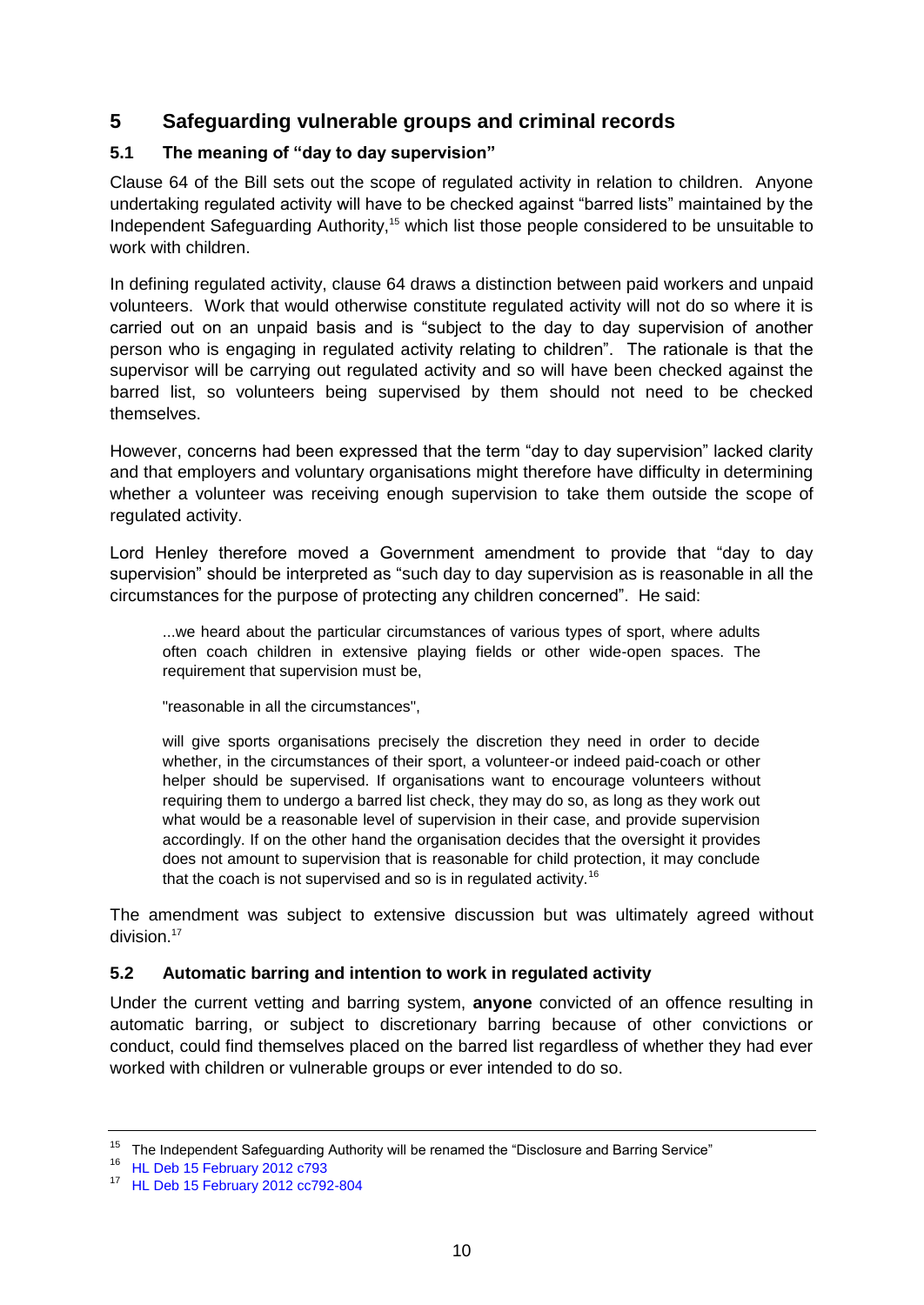Clause 67 would amend this by restricting the barring provisions to those individuals who had previously worked, or had expressed an intention to work in, regulated activity. People who had never worked in, or had no intention of working in, regulated activity would no longer be covered by the system and would not be entered on the barred lists even if convicted of a relevant offence.

However, Baroness Stowell said that the Government considered that it would be appropriate to bar a person convicted of an offence that leads to an automatic bar<sup>18</sup> even where that person had no intention of ever working in regulated activity:

Clause 67 provides that a person will be barred by the Independent Safeguarding Authority from working with children or vulnerable adults only if that person has been, is or might in the future be engaged in regulated activity. As my noble friend has already made clear this afternoon and at all stages of the Bill so far, in seeking to scale back the disclosure and barring scheme, the Government believe that it is disproportionate to bar a person if they have never worked in regulated activity and have no prospect ever of doing so. However, having listened carefully to the concerns raised in this House and by organisations such as the NSPCC, we have concluded that where someone has been convicted of a crime on the list of the most serious offencesthat is, an offence that leads to an automatic bar without the right to make representations-the Independent Safeguarding Authority should bar that person whether or not they work or intend to work in regulated activity. An automatic bar without representation would apply to convictions for the most serious sexual and violent offences, such as, in the case of the children's barred list, the rape of a child. In these cases, there are no conceivable mitigating circumstances-that is why representations are not permitted-and there can be no question that the person is a risk to vulnerable groups.<sup>19</sup>

The amendment was agreed.<sup>20</sup>

#### <span id="page-10-0"></span>**5.3 Tracking the progress of criminal records certificate applications**

**Clause 79** of the Bill would amend the procedure for the Criminal Records Bureau (CRB) to issue a criminal records certificate following a check. At present, the CRB dispatches two copies of the certificate once a check has been completed: one to the individual applicant, and the other to the registered body that requested the check (e.g. a prospective employer or voluntary organisation).<sup>21</sup> Sunita Mason, the Government's Independent Advisor for Criminality Information Management, identified a number of difficulties with this parallel disclosure, $^{22}$  in particular the fact that there is no opportunity for the individual applicant to challenge any of the information on the certificate **before** it is seen by a potential employer. She therefore recommended that certificates should only be sent to the individual applicants, who would then be able to decide when and whether to forward the certificate to a potential employer. Clause 79 would implement this recommendation.

However, a number of registered bodies – including several sports governing bodies and Girlguiding UK – had expressed concern that this change might disrupt their recruitment

 $18$  The list of offences that lead to an automatic bar with no right to make representations are set out in the Schedule to the *[Safeguarding Vulnerable Groups Act 2006 \(Prescribed Criteria and Miscellaneous Provisions\)](http://www.legislation.gov.uk/uksi/2009/37/schedule/made)  [Order 2009, SI 2009/37](http://www.legislation.gov.uk/uksi/2009/37/schedule/made)*

<sup>19</sup> [HL Deb 15 February 2012 c804](http://www.publications.parliament.uk/pa/ld201212/ldhansrd/text/120215-0001.htm#12021564000334)

<sup>20</sup> [HL Deb 15 February 2012 cc804-6](http://www.publications.parliament.uk/pa/ld201212/ldhansrd/text/120215-0001.htm#12021564000334)

<sup>&</sup>lt;sup>21</sup> Registered bodies are typically large employers or voluntary organisations that countersign individual applications for CRB checks

<sup>22</sup> Sunita Mason, *[A Common Sense Approach –](http://www.homeoffice.gov.uk/publications/crime/criminal-records-review-phase1/common-sense-approach?view=Binary) Report on Phase 1*, February 2011 , pp24-27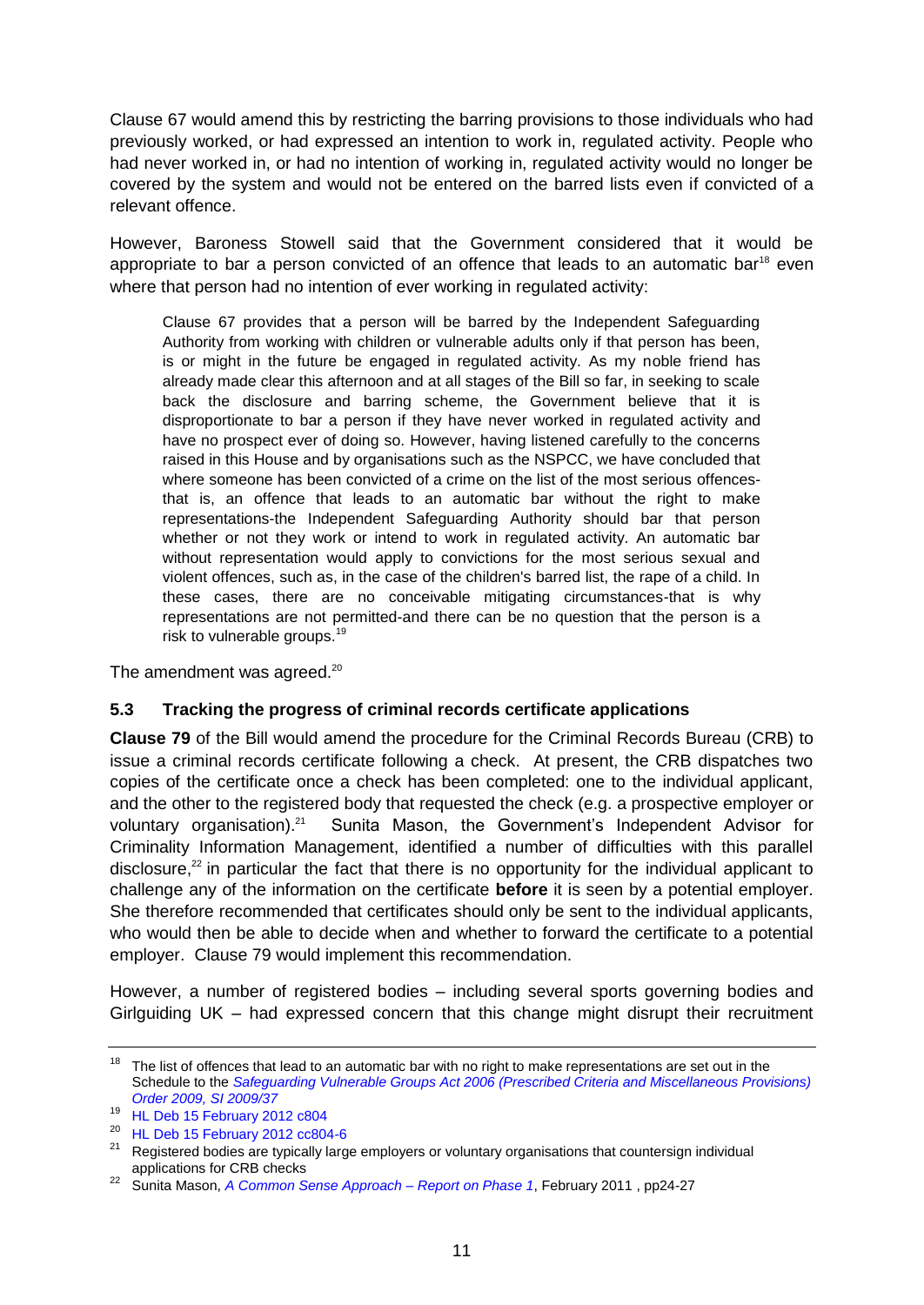processes, for example if there was a lengthy delay between an individual applicant receiving his or her certificate and sending it on to his prospective employer or voluntary organisation or if recruiting bodies had to spend time and money chasing up missing certificates.

Lord Henley therefore moved a Government amendment that would enable a registered body to check with the CRB as to whether individual certificates had been issued. If a certificate had been issued and was clear, the CRB would be able to inform the registered body of this fact. If the certificate had been issued but was not clear, the registered body would be informed of the date on which the certificate was issued but would not be told of its content. Lord Henley gave the following explanation of the amendment's aims:

We believe that the government amendments in this group address the concerns that have been raised. Amendment 73 provides a clear legislative basis to enable a registered body to track the progress of an application online and be informed about its status. This tracking facility would also enable the registered body to ascertain whenever a certificate is clear: that is, that it contains no convictions or other police information. This is a significant point, as currently some 92 per cent of criminal record certificates are clear, so such a facility will ensure that in the overwhelming majority of cases the recruitment process can proceed with confidence, even if there is some small delay in the certificate being sent by the applicant to the registered body. Government Amendment 82 ensures that the same arrangements will apply to the upto-date arrangements.

For the one in 10 cases where a criminal record certificate is not clear, the registered body will know the date on which the certificate was issued and, as such, will be able to take appropriate follow-up action if the applicant does not provide a copy of the certificate within a few days of that date. I should stress that there is no reason why sports governing bodies and others should not continue to run their recruitment processes from a central team. It follows that there is similarly no reason why these changes should require the local football coach or scout leader to become involved in individual recruitment decisions.<sup>23</sup>

The amendment was criticised on the grounds that it still allowed for individuals to "stall" the process of being checked by the CRB by delaying sending certificates on to registered bodies. Several members of the House of Lords tabled amendments calling instead for a system where a copy certificate would automatically be sent to registered bodies two weeks after the certificate had been sent to the individual applicant. This would give the applicant time to dispute any inaccuracies while maintaining a degree of automated process for registered bodies. Baroness Heyhoe Flint said:

Currently governing bodies of sport receive the disclosure directly from the Government, which is an extremely important aspect of the system. I urge the Minister to consider the alternative, which is to ask a governing body to safeguard without full knowledge of the level of risk. If no disclosure is received from the individual after an agreed period, the governing body will have no choice but to presume that that person has something to hide and will act to suspend that person. It goes without saying that this will be hugely damaging to that individual, particularly if the reason for their non-compliance was innocent.

There is another good reason to continue sharing disclosures with the registered bodies, and that is that they will be better equipped to deal with the minority of devious individuals who pose a real danger to vulnerable people. One governing body of sport recently had a case in which an individual presented only the first page of their criminal

<sup>23</sup> [HL Deb 6 December 2011 c669](http://www.publications.parliament.uk/pa/ld201011/ldhansrd/text/111206-0002.htm#11120660000066)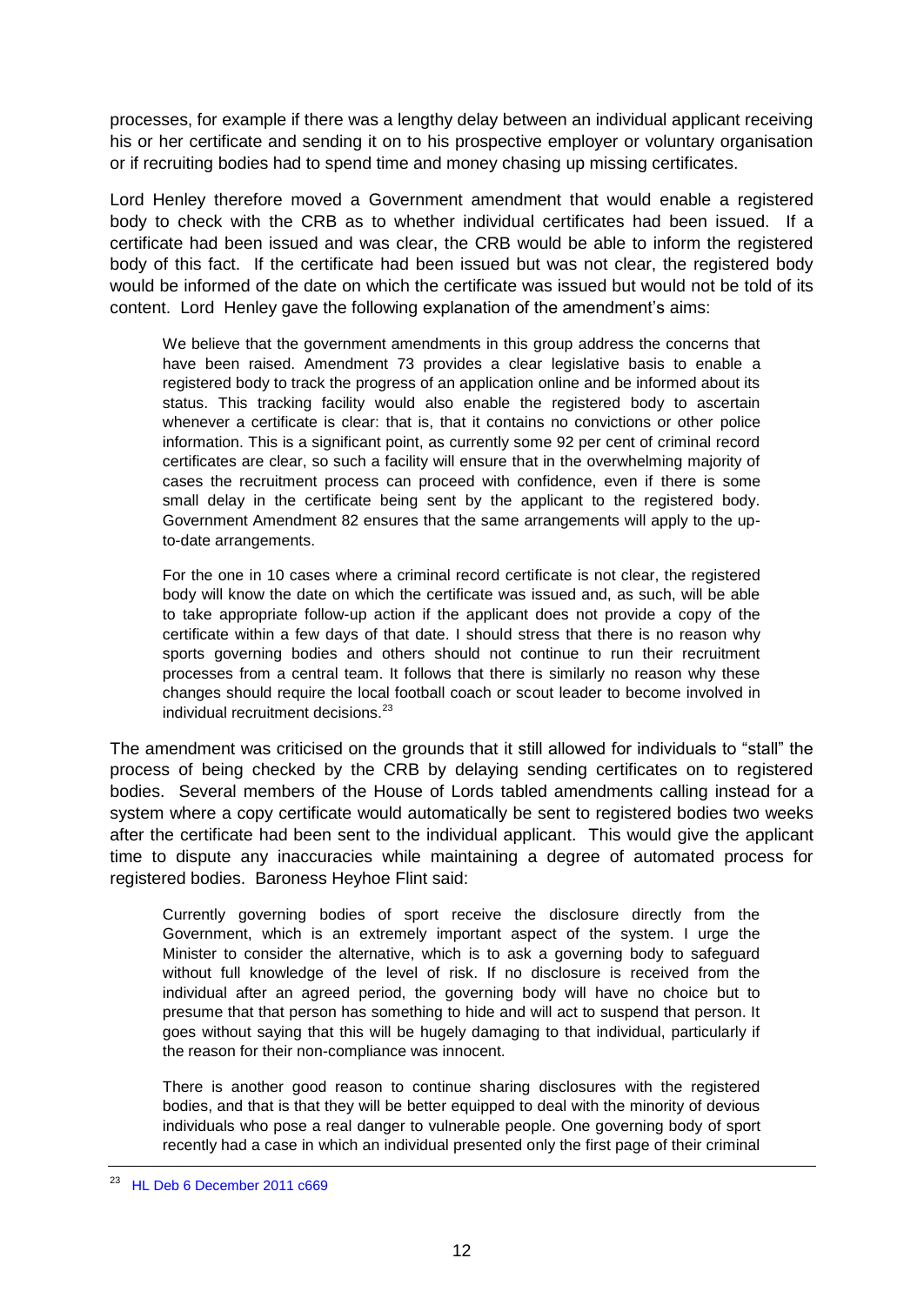record check, thereby concealing the serious sexual offences on pages two and three of that check. It was only because the governing body was able to compare it with its own copy of the disclosure that it could take the appropriate action without delay.<sup>24</sup>

After lengthy debate the Government amendment was agreed without division.<sup>25</sup>

#### <span id="page-12-0"></span>**5.4 Updated CRB checks**

**Clause 82** provides for a new online system to enable employers to check if updated information is held on an individual, as recommended by Sunita Mason:

I envisage a simple online system whereby an employer, with the consent of the applicant, can confirm the details contained on a criminal records certificate. If there has been a change since the certificate was issued, the employer will be prompted to request a new check. If there is no new information it will simply indicate there is no change.

As previously stated, the result of the vast majority of repeated checks will show no change. Only at the point where an online check indicates that there is new information would a fresh disclosure application be required.<sup>26</sup>

Baroness Stowell moved a Government amendment to clause 79 that would (in certain circumstances) enable the CRB to send a registered body a copy of the certificate itself, rather than just a statement that a new check should be requested. She explained how this would operate in practice:

This facility will apply where a registered body uses the new updating service ... and is informed that a new certificate should be applied for-in other words, that there has been new information since the most recent certificate. If the registered body informs the Secretary of State that the individual has not sent to it a copy of their certificate within a prescribed period-we envisage a period of some 21 days -and requests a copy of the new certificate, the Secretary of State must comply with that request.

However, a copy of the certificate will not be sent if prescribed circumstances apply, principally when the individual has challenged the information on the new certificate, which is what the noble Baroness and I were just discussing with regard to the last group of amendments. Any such requests made by a registered body will need to be made in a timely manner-there is provision to prescribe a time limit-to ensure the smooth operation of these arrangements.

Our proposed change will be particularly relevant to large organisations which consider certificates centrally, and which will be able to advise their local branches of any issues arising. This applies in particular to the examples that my noble friend Lord Addington will no doubt draw on in his contribution to today's debate.

We recognise that there may be occasional instances in which an applicant delays providing a copy of the certificate to their employer. The amendment provides a way for registered bodies to see a copy of the new certificate in those circumstances, while still ensuring that, when an applicant has challenged the contents of the certificate, the employer will not see that information until the challenge has been resolved. $27$ 

<sup>24</sup> [HL Deb 6 December 2011 cc671-2](http://www.publications.parliament.uk/pa/ld201011/ldhansrd/text/111206-0002.htm#11120660000068)

 $^{25}$  [HL Deb 6 December 2011 cc667-676](http://www.publications.parliament.uk/pa/ld201011/ldhansrd/text/111206-0002.htm#11120660000082)

<sup>26</sup> Sunita Mason, *[A Common Sense Approach –](http://www.homeoffice.gov.uk/publications/crime/criminal-records-review-phase1/common-sense-approach?view=Binary) Report on Phase 1*, February 2011, p23

 $27$  [HL Deb 15 February 2012 cc808-9](http://www.publications.parliament.uk/pa/ld201212/ldhansrd/text/120215-0001.htm#12021564000337)